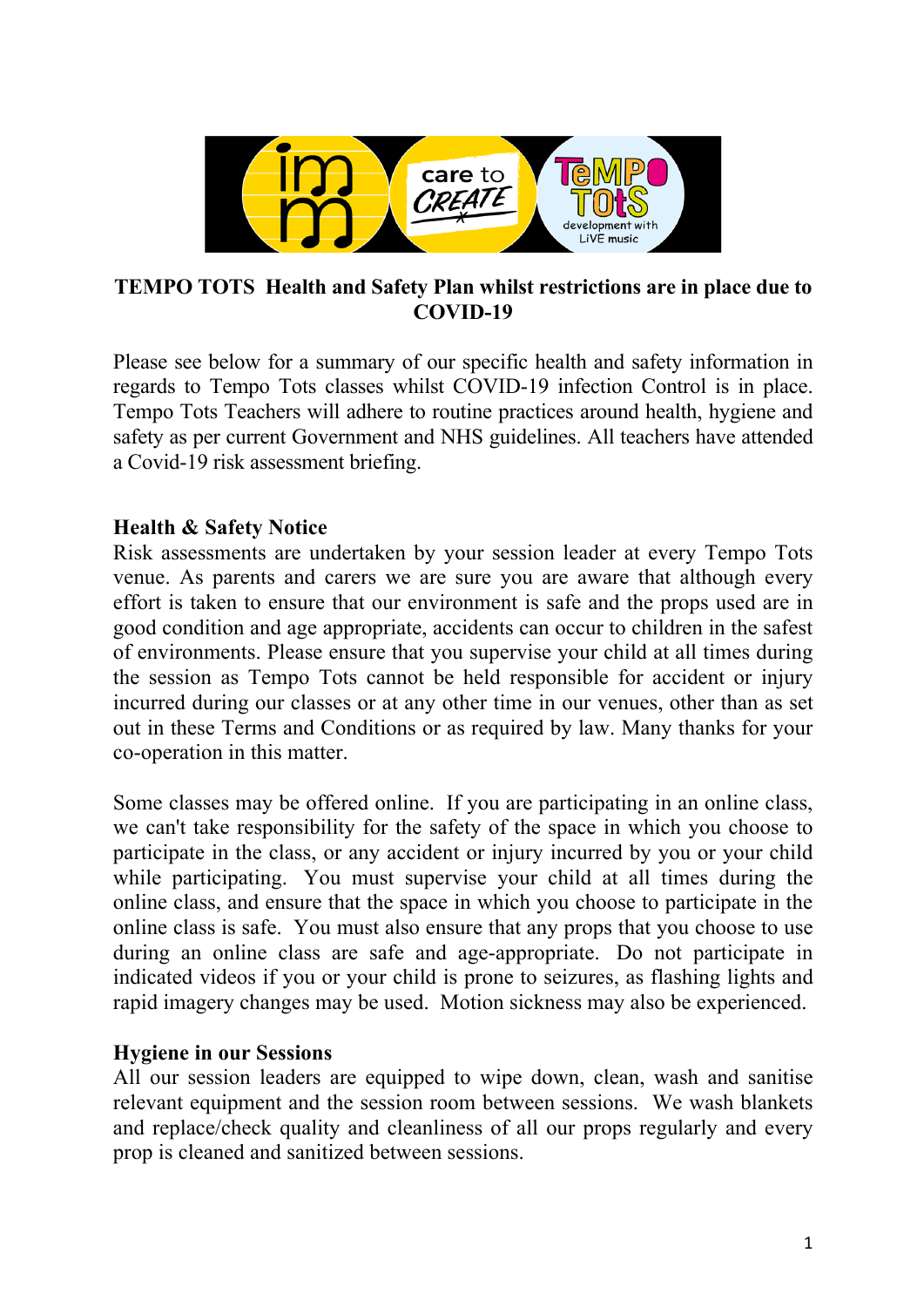### **Before each class we will be;**

• Working closely with individual venues to ensure best practice around health and safety: https://www.gov.uk/government/publications/covid-19-guidance-forthe-safe-use-of-multi-purpose-community-facilities/covid-19-guidance-for-thesafe-use-of-multi-purpose-community-facilities

• Displaying easy to read family-friendly notices to draw attention to essential health and hygiene practices and social distancing requirements. https://www.gov.uk/government/publications/staying-alert-andsafe-social-distancing/staying-alert-and-safe-social-distancing-after-4-july

• Limiting customer bookings into each class and restricting non-essential visitors (please speak to your teacher if you would like to bring additional family members or visitors along to class as it may not be possible)

• Allowing a longer change-over between each class for cleaning purposes which includes cleaning common hard surface touch-points

• Asking customers to stay at home if they are showing symptoms of COVID-19 and inviting them to take advantage of their online replacement class

• Reminding customers to travel-light to class and to keep their personal belongings apart from others

• Updating customers with any new government and venue requirements around the wearing of appropriate face coverings before, during and after class.

https://www.gov.uk/government/publications/face-coverings-when-to-wear-oneand-how-to-make-your-own/face-coverings-when-to-wear-one-and-how-to-makeyour-own

• Inviting customers who attend class to borrow our single-use instruments/props which will have been sanitised and freshly packaged in separate units. Customers may prefer to bring along their own Tempo Tots approved instruments purchased from the Tempo Tots online shop.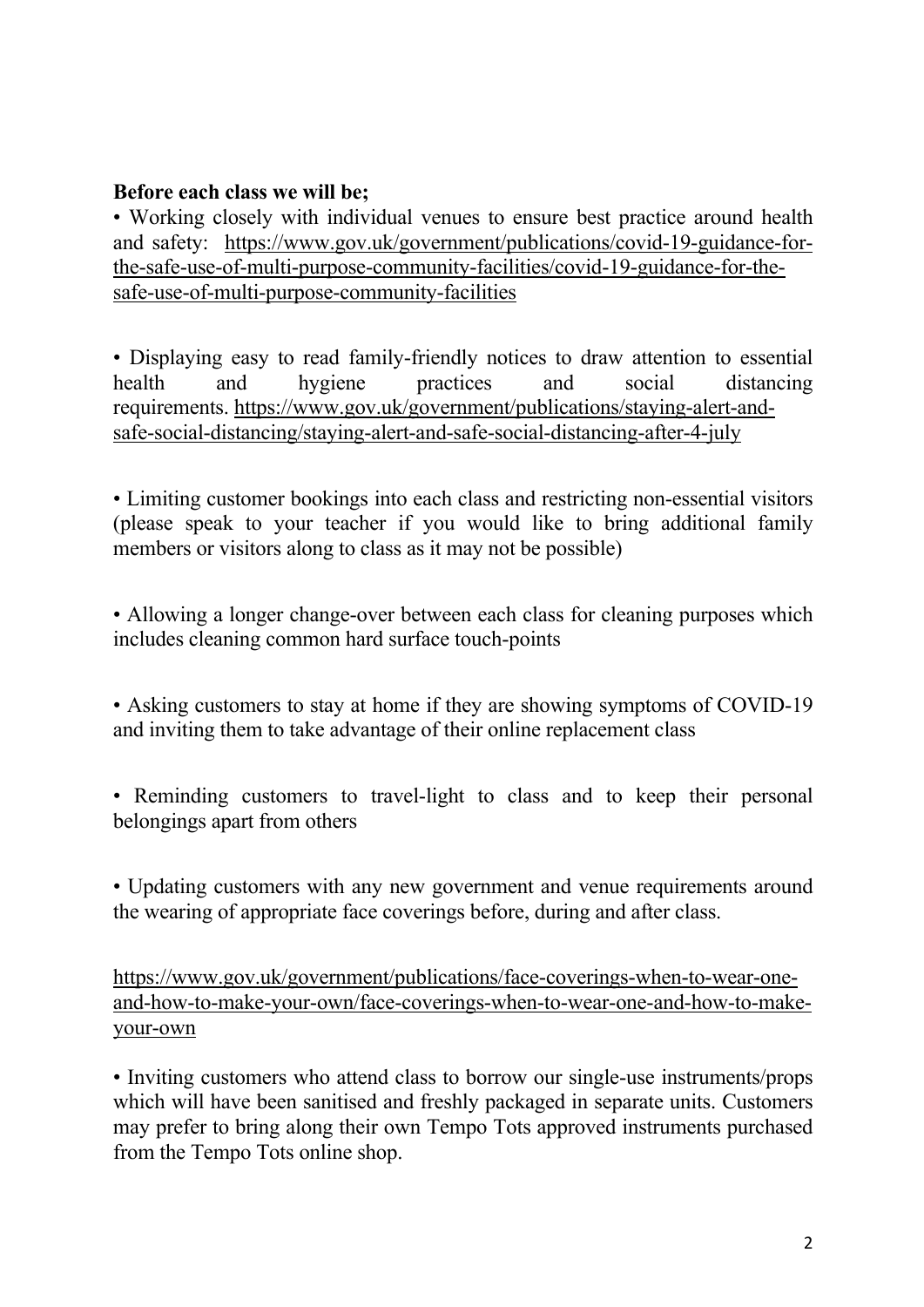• Inviting customers to bring along their own small blankets for personal use

• Reminding customers not to share any of the above instruments/props or their personal items

• Informing customers attending class, that their contact details may be made available to the NHS track and trace central database if required by law. www.nhs.uk/conditions/coronavirus-covid-19/testing-and-tracing

### **During each class we will be;**

• Adapting elements of our lesson plans to adhere to social distancing and to minimise physical contact. This includes marking out areas where customers and teachers sit on their own front facing Tempo Tots mats. It also includes carefully adapted and timed movement activities.

• Inviting individual customers to use single-use Tempo Tots instruments/props which have been cleaned and made safely available to carers. Parents who choose to use single-use instruments may also choose to clean their instruments with a single use disposable anti-bacterial wipe. Alternatively, customers may use their own set of Tempo Tots approved instruments which they may purchase from the Tempo Tots online shop.

• Single-use instruments/props are returned by customers at the end of each class to a designated marked box which is lined with a bin liner and sealed with a lid. These instruments/props and boxes are clearly earmarked for cleaning whilst stored in a safe place.

• Working in line with Government guidelines in regards to how teachers and customers are asked to wear face coverings.

• Working with government guidelines around singing. Current government guidelines stipulate that socially distanced professionals may sing but that group singing and singalongs be avoided.

https://www.gov.uk/guidance/working-safely-during-coronavirus-covid-19/performing-arts

• Asking customers not to eat or drink in class unless absolutely necessary.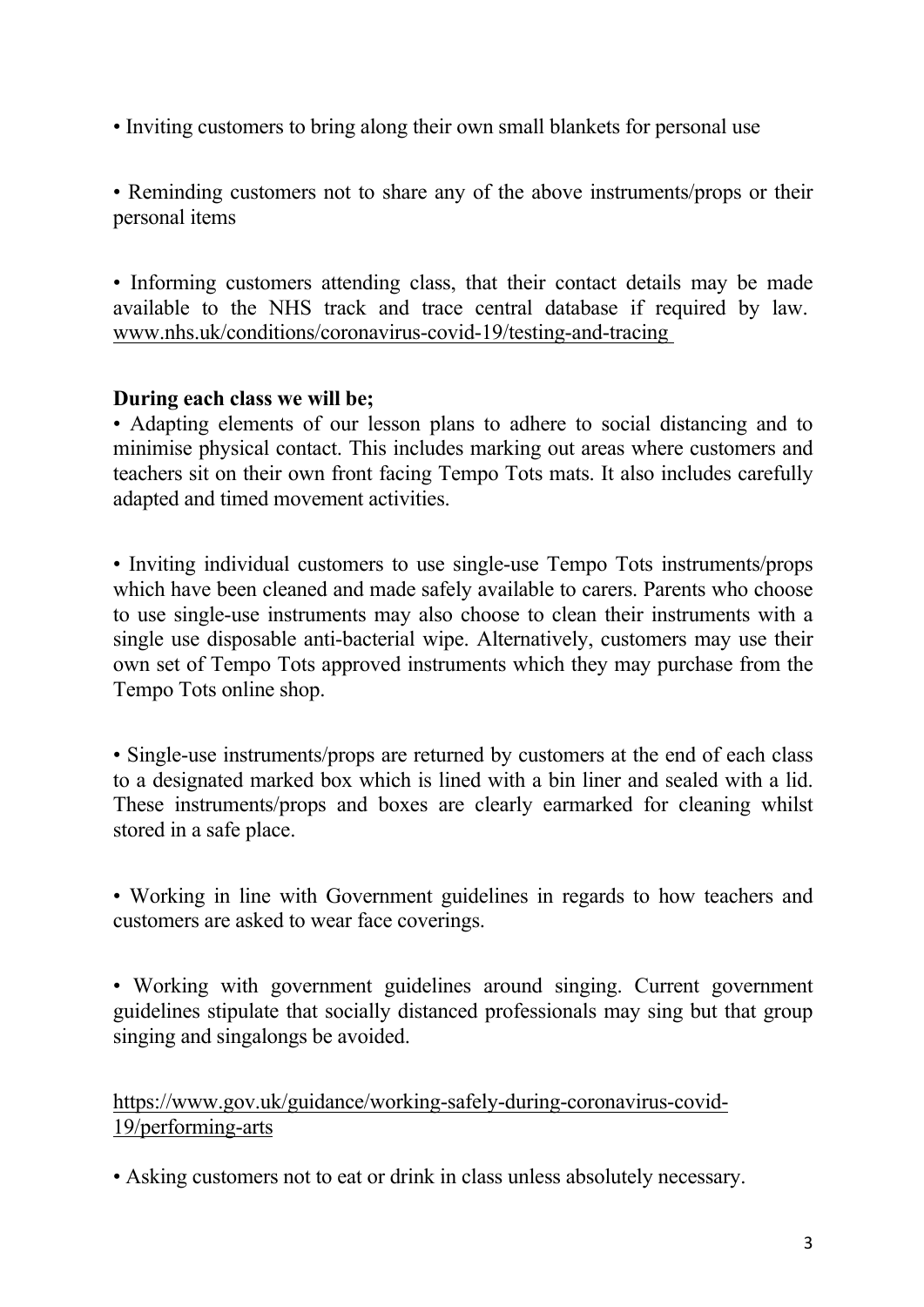• Reminding customers of the availability of hand sanitiser, tissues and bins. Any bodily fluids must be isolated, soiled items removed and mess immediately cleared up. Disposable gloves face coverings and apron will be worn when dealing with bodily fluids. Hands will be cleaned before and after. The same rules apply to any first aid provided.

- Keeping the windows and doors open where possible
- Registering every class member for track and trace purposes

### **After teaching sessions we will be;**

• Ensuring that information /guidelines are reviewed and updated regularly and communicated to customers

• Cleaning instruments/props/boxes/classroom/teaching area and venue where appropriate using cleaners stored in a box with a lid out of reach of children. Cleaning Instruments/props and boxes

The following cleaning and disinfecting agents/products will be used to ensure a high standard of hygiene and cleanliness (other cleaning and disinfecting items may be used depending on availability and venue requirements):

Hand Sanitiser (HS) – the sanitiser made available at class will contain between 75% – 95% alcohol and is for use by carers and toddlers before class and at the end of class. Carers may choose to use their own sanitiser or the one provided by the venue if preferred. Babies do not have to use hand sanitiser.

Anti-bacterial washing up liquid and hot water or appropriate anti-bacterial spray for all single-use instruments/props and boxes which will be thoroughly cleaned and dried overnight. Instruments/props and boxes will be cleaned with antibacterial washing up liquid and hot water or antibacterial spray, dried with a clean dry microfibre cloth and placed in a clean box with a lid. Teachers will wear a mask and use a fresh pair of gloves to open the box and to distribute and collect the instruments/props.

Antibacterial cleaning wipes – Teachers will clean their own use instruments/props between classes with antibacterial spray or wipes and overnight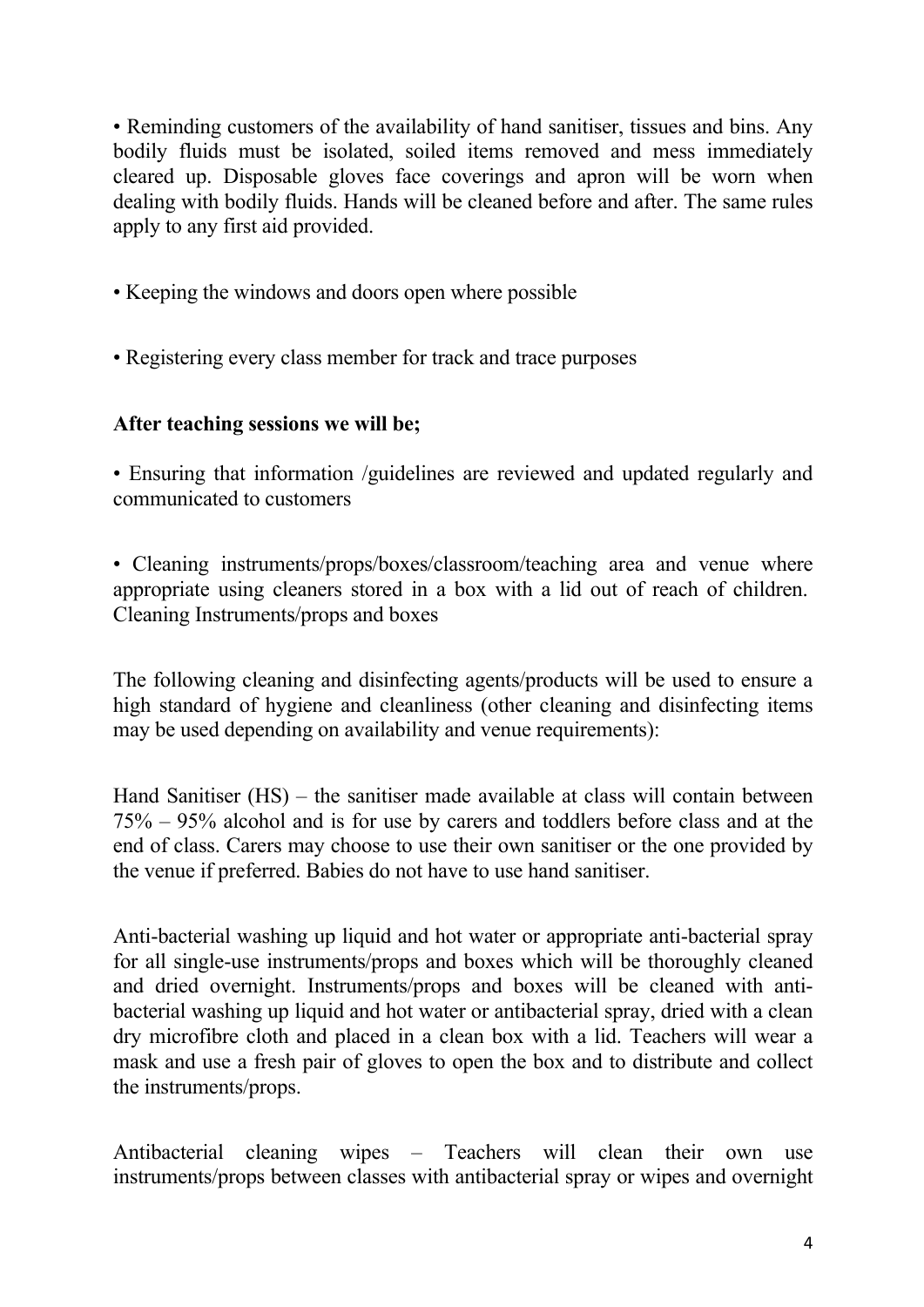with antibacterial spay or antibacterial washing up -liquid. Customers may choose to clean their own cleaned single-use Monkey Music instruments/ props with an antibacterial wipe.

Surface Sanitiser/spray and Microfibre cleaning wipes or Disinfectant for the cleaning of hard surfaces such as door handles, light switches and floor area around mats. https://www.gov.uk/government/publications/covid-19 decontamination-in-non-healthcare-settings

Illness of carer, child or teacher:

Anyone who is unwell or has a temperature must stay at home https://www.nhs.uk/conditions/coronavirus-covid-19/symptoms/

The key symptoms of COVID-19 include:

A high temperature

A new continuous cough

A loss or change to the sense of smell or taste.

Symptoms will need to be reported as soon as possible if the teacher or customer has been potentially exposed to a person who has been diagnosed with covid-19, or is suspected to have COVID-19, or if they have undertaken travel.

If classes cannot run because a teacher is unable to teach because of illness, a make up class will be made available online or, scheduled for the end of term.

### **Our Responsibility**

Although your session leader will take every reasonable measure to limit COVID-19 infections, you are wholly responsible for you and your child's safety and wellbeing during your Tempo Tots session. Neither your session leader nor Tempo Tots accepts any responsibility if you and/or your child becomes unwell following a Tempo Tots session.

### **Track and Trace**